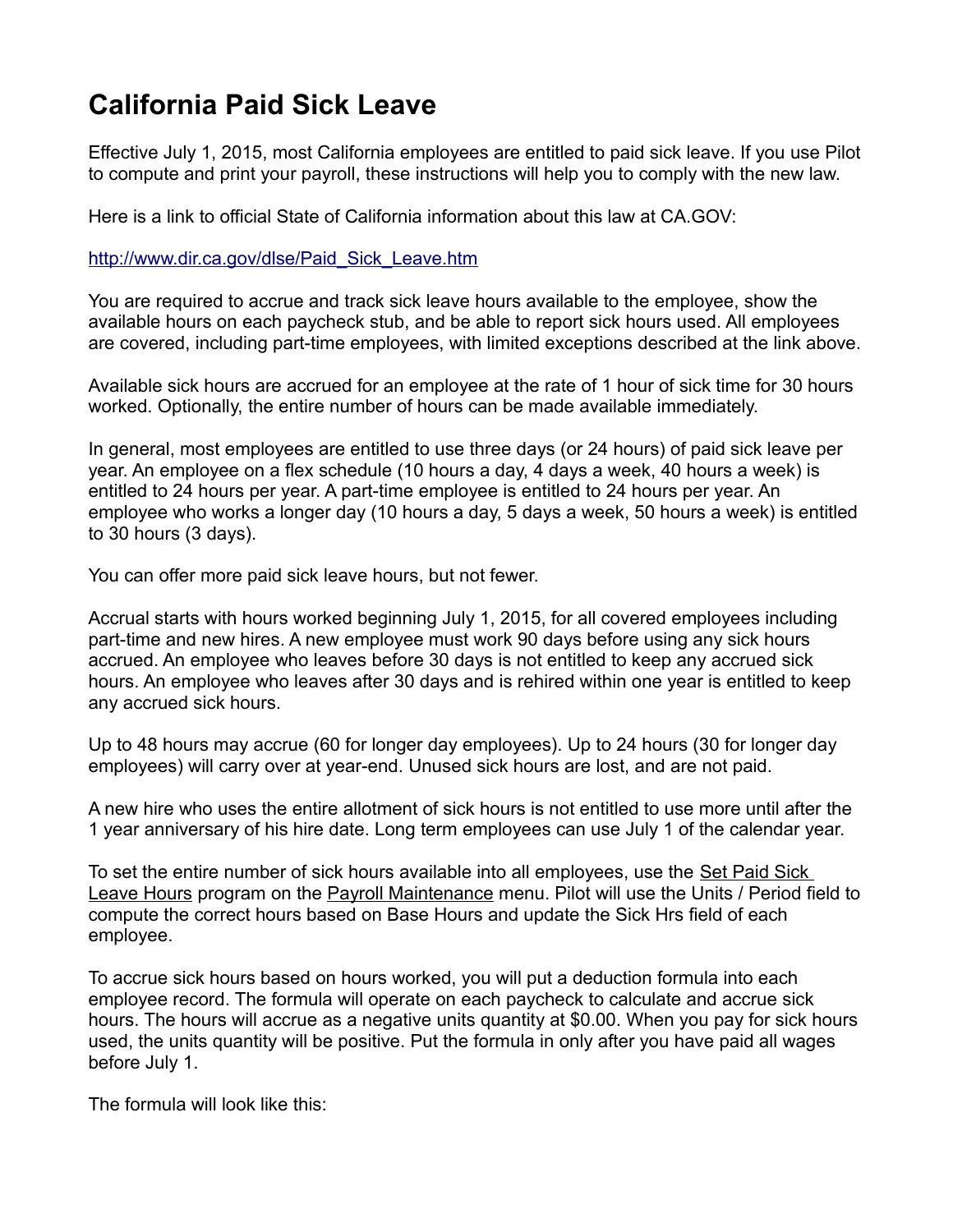| $\overline{\mathbf{x}}$<br>o<br>Pilot 10.1(D) Using C:/PILOT_10/DEMO.APL [DEMO] - Emerald Charter Sales & Service, 146 MMDs<br>$\sim$ |  |                                                            |      |  |                                |                |   |           |      |                             |                                            |                               |                          |                    |                                       |
|---------------------------------------------------------------------------------------------------------------------------------------|--|------------------------------------------------------------|------|--|--------------------------------|----------------|---|-----------|------|-----------------------------|--------------------------------------------|-------------------------------|--------------------------|--------------------|---------------------------------------|
| File Edit Print Options Product Support Help<br>$ $ Payroll<br>Employee<br><b>Time Ticket</b>                                         |  |                                                            |      |  | <u>&gt; &lt; ENZK + - e e </u> |                |   |           |      |                             |                                            | Name<br>Info                  | Wages<br>Info            | <b>YTD</b><br>Info | $ \exists$ $\times$<br>Auto<br>Deduct |
| High Volume Time<br>Timeclock Interface<br>Payroll Check<br>High Volume Payrol                                                        |  | ID Number: 1008<br><b>Tax Table Override</b><br>Q<br>Name: |      |  |                                |                |   |           |      |                             |                                            |                               |                          |                    | $\blacktriangle$<br>Ŧ.                |
| 田 Reports<br>田 Maintenance                                                                                                            |  | Wage/Deduction Formula                                     |      |  | <b>Description</b>             |                |   | Freq Type |      |                             |                                            | Tax? W2 Cd MaxAmt Accrued $Q$ | DR G/L                   | $\alpha$<br>CR G/L | $\overline{\phantom{0}}$              |
|                                                                                                                                       |  | H / 30                                                     |      |  | <b>Sick Hours</b>              |                |   | s         |      |                             | 24.00                                      |                               |                          |                    |                                       |
|                                                                                                                                       |  |                                                            |      |  |                                |                |   | А<br>А    |      |                             | $\sim$<br>×.                               | $\sim$<br>×.                  |                          |                    |                                       |
|                                                                                                                                       |  |                                                            |      |  |                                |                | A |           |      | ÷                           | $\mathcal{L}_{\mathcal{A}}$                |                               |                          |                    |                                       |
| $\mathbb{H} \mathbb{H}$<br>∢                                                                                                          |  |                                                            |      |  |                                |                |   | А         |      |                             | $\sim$                                     | $\sim$                        |                          |                    |                                       |
| General Ledger                                                                                                                        |  |                                                            |      |  |                                |                |   | А<br>A    |      |                             | a.<br>×.                                   | $\sim$<br>a.                  |                          |                    |                                       |
| Accounts Payable                                                                                                                      |  |                                                            |      |  |                                |                |   | А         |      |                             | ä,                                         | $\mathcal{L}_{\mathcal{A}}$   |                          |                    |                                       |
| Accounts Receivable                                                                                                                   |  |                                                            |      |  |                                |                |   | А         |      |                             | ×                                          |                               |                          |                    |                                       |
| Inventory                                                                                                                             |  | WageCd                                                     | Type |  | Description                    | WorkCmp WageGL |   |           | Rate |                             | <b>Date</b>                                |                               | <b>Employee Comments</b> |                    | $\blacktriangle$                      |
| Payroll<br>Report Writer                                                                                                              |  |                                                            |      |  |                                |                |   |           |      |                             |                                            |                               |                          |                    |                                       |
| System Maintenance                                                                                                                    |  |                                                            |      |  |                                |                |   |           |      |                             |                                            |                               |                          |                    |                                       |
|                                                                                                                                       |  |                                                            |      |  |                                |                |   |           |      | $\mathcal{L}$               |                                            |                               |                          |                    |                                       |
| Open Items                                                                                                                            |  |                                                            |      |  |                                |                |   |           |      | ×.<br>÷                     |                                            |                               |                          |                    |                                       |
| Employee                                                                                                                              |  |                                                            |      |  |                                |                |   |           |      | $\mathcal{L}_{\mathcal{A}}$ |                                            |                               |                          |                    |                                       |
|                                                                                                                                       |  |                                                            |      |  |                                |                |   |           |      | $\mathcal{L}_{\mathcal{A}}$ |                                            |                               |                          |                    |                                       |
|                                                                                                                                       |  |                                                            |      |  |                                |                |   |           |      | ×.<br>⋥                     |                                            |                               |                          |                    | $\blacksquare$                        |
|                                                                                                                                       |  | Add:                                                       |      |  |                                |                |   |           |      |                             |                                            |                               |                          |                    |                                       |
|                                                                                                                                       |  |                                                            |      |  |                                |                |   |           |      |                             |                                            |                               | 01/05/2008               | 05:48pm            |                                       |
|                                                                                                                                       |  | Add/Change<br><b>Employee</b>                              |      |  |                                |                |   |           |      |                             | <b>Emerald Charter Sales &amp; Service</b> |                               | <b>US Dollar</b>         |                    |                                       |
|                                                                                                                                       |  |                                                            |      |  |                                |                |   |           |      |                             |                                            |                               |                          |                    |                                       |

This formula will accrue up to 24 hours into the Sick Hrs field on the Wages Info tab, where the hours will be available to the employee. Set a Max Amt of 30.00 for longer day employees.

If you have many employees, consider installing Pilot Version 10.1(D) and using a feature of the System Defaults screen to create the formula for all employees at once.

| $\overline{\mathbf{x}}$<br>$\equiv$<br>Pilot 10.1(D) Using C:/PILOT_10/DEMO.APL [DEMO] - Emerald Charter Sales & Service, 164 MMDs |                        |                                   |                    |      |                                   |      |                                           |                                            |                                              |                  |                                    |
|------------------------------------------------------------------------------------------------------------------------------------|------------------------|-----------------------------------|--------------------|------|-----------------------------------|------|-------------------------------------------|--------------------------------------------|----------------------------------------------|------------------|------------------------------------|
| File Edit Print Options Product Support Help                                                                                       |                        |                                   |                    |      |                                   |      |                                           |                                            |                                              |                  | $ \exists$ $\times$                |
| $\mathbb{P}$ ayroll<br>Employee<br>Time Ticket                                                                                     | "? <del>" "</del> "    |                                   |                    |      | Mis cellaneous<br><b>Defaults</b> |      | General Ledger<br><b>Account Defaults</b> |                                            | <b>Payroll Deduction</b><br>Formula Defaults |                  | Global Function<br>Key Definitions |
| High Volume Time<br>Timeclock Interface<br>Payroll Check<br>High Volume Payrol                                                     |                        | <b>PAYROLL DEDUCTION FORMULAS</b> |                    |      |                                   |      |                                           |                                            |                                              |                  |                                    |
| 田 Reports                                                                                                                          | Wage/Deduction Formula |                                   | <b>Description</b> | Freq | Type                              | Tax? |                                           |                                            | W2 Cd Max Amt $Q_{DRGL}$                     | Q CR G/L         | Apply?                             |
| 田 Maintenance                                                                                                                      | H / 30                 |                                   | <b>Sick Hours</b>  |      | s.                                |      |                                           | 24.00                                      |                                              |                  |                                    |
|                                                                                                                                    |                        |                                   |                    |      |                                   |      |                                           |                                            |                                              |                  |                                    |
|                                                                                                                                    |                        |                                   |                    |      |                                   |      |                                           | ÷.                                         |                                              |                  |                                    |
| HH.<br>∢<br>Þ.                                                                                                                     |                        |                                   |                    |      |                                   |      |                                           | ÷.                                         |                                              |                  |                                    |
| General Ledger                                                                                                                     |                        |                                   |                    |      |                                   |      |                                           | ÷.                                         |                                              |                  |                                    |
| Accounts Payable                                                                                                                   |                        |                                   |                    |      |                                   |      |                                           |                                            |                                              |                  |                                    |
| Accounts Receivable                                                                                                                |                        |                                   |                    |      |                                   |      |                                           |                                            |                                              |                  |                                    |
| Inventory<br>Payroll                                                                                                               |                        |                                   |                    |      |                                   |      |                                           |                                            |                                              |                  |                                    |
| Report Writer                                                                                                                      |                        |                                   |                    |      |                                   |      |                                           |                                            |                                              |                  |                                    |
| System Maintenance                                                                                                                 |                        |                                   |                    |      |                                   |      |                                           |                                            |                                              |                  |                                    |
|                                                                                                                                    |                        |                                   |                    |      |                                   |      |                                           |                                            |                                              |                  |                                    |
| Open Items                                                                                                                         |                        |                                   |                    |      |                                   |      |                                           |                                            |                                              |                  |                                    |
| Employee                                                                                                                           |                        |                                   |                    |      |                                   |      |                                           |                                            |                                              |                  |                                    |
| Change System Def                                                                                                                  |                        |                                   |                    |      |                                   |      |                                           |                                            |                                              |                  |                                    |
|                                                                                                                                    |                        |                                   |                    |      |                                   |      |                                           |                                            |                                              |                  |                                    |
|                                                                                                                                    | Set/Change             |                                   |                    |      |                                   |      |                                           |                                            |                                              | 01/05/2008       | 06:06pm                            |
| $\mathbf{H}$<br>b.                                                                                                                 | <b>System Defaults</b> |                                   |                    |      |                                   |      |                                           | <b>Emerald Charter Sales &amp; Service</b> |                                              | <b>US Dollar</b> |                                    |